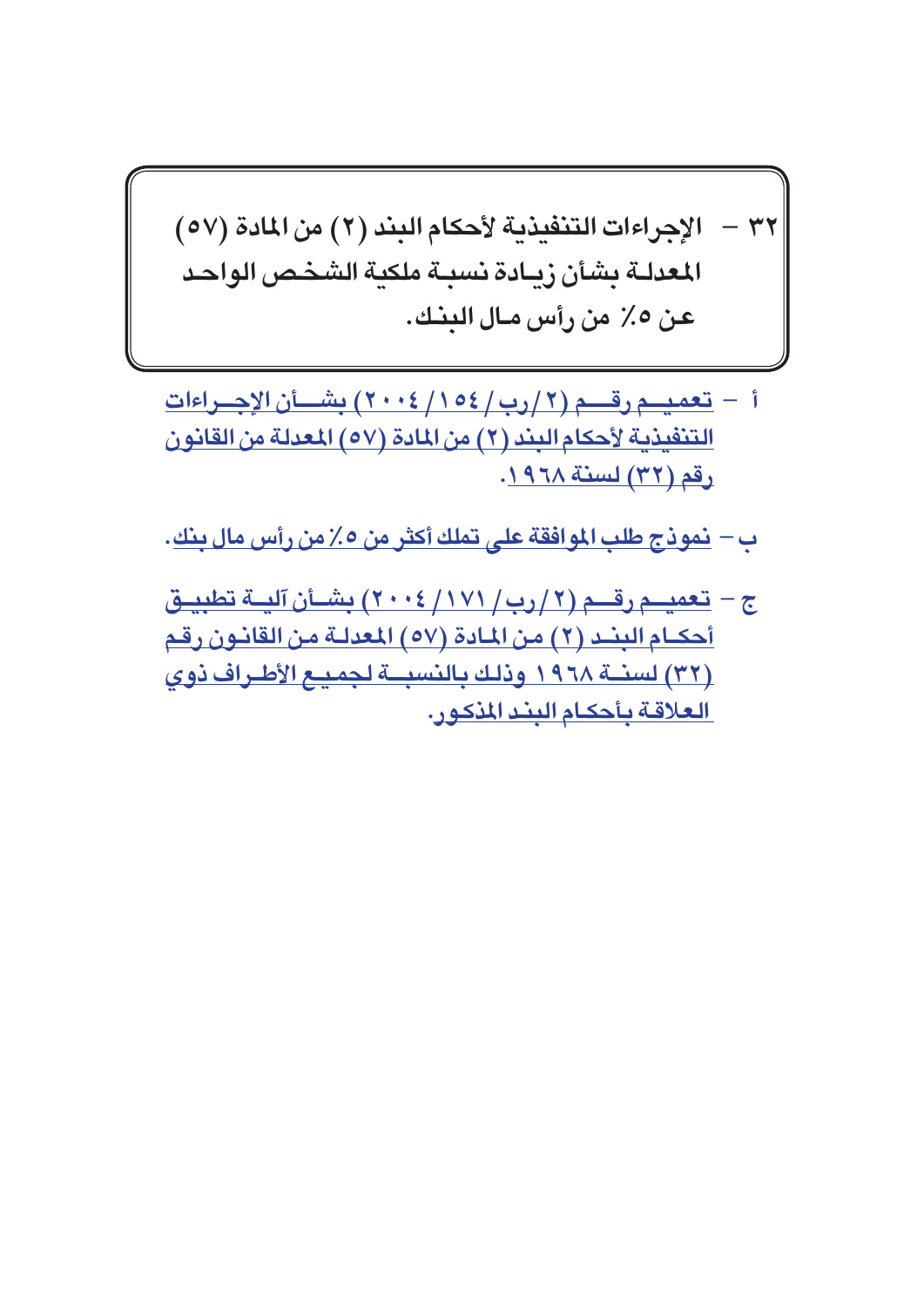<span id="page-1-0"></span>المصافظ

التاريخ: ١٦ صفــــــــــر ١٤٢٥هـ الموافق: ٦ أبر بــــــل ٢٠٠٤م

الأخ / رئيس مجلس الإدارة المحترم

تحبة طبية ويعد،

أود الإفادة بأنه استناداً لما يقضي به البند (٢) من المادة (٥٧ ) من القانون رقم (٢٢) لسنة ١٩٦٨ في شـأن النقد وبنك الكويت المركزي وتنظيم المهنة المصرفية والمعدلة بموجب القانون رقم (٢٨) لسنة ٢٠٠٤، فقد أصدر مجلس إدارة بنك الكويت المركزى في اجتماعه المنعقد بتاريخ ٤ / ٤ / ٢٠٠٤ قراراً بشأن الإجراءات التنفيذية المنظمة لأحكام تلك المادة. ومرفق مع هذا صورة من هذا القرار.

هذا وفيما يتعلق بآلية متابعة الالتزام بأحكام المادة المذكورة، فقد أقر مجلس إدارة بنك الكويت الركزي الضوابط التالية:

١) يتعين على البنوك المحلية تقديم البيانات الخاصة بالمساهمين لديها (الأشخاص الطبيعيين والاعتباريين) الذين تزيد نسبة ملكيتهم – سواء بشكل مباشر أو غير مباشر – عن ٥٪ من رأس مال البنك، وفقاً للنموذج المرفق وذلك بصفة ربع سنوية (مارس، يونيو، سبتمبر، ديسمبر). على أن يتم تقديم البيان الخاص بالحالات القائمة قبل العمل بالقانون رقم (٢٨) لسنة ٢٠٠٤ (في ٢/ ٣/١٧ / ٢٠٠٤) وذلك خلال أسبوع من تاريخه.

ويتعين مراعاة ما يلي:

- أ إعداد البيانات من واقع سـجلات المساهمين بالبنوك وبيانات شركة المقاصـة، مـع تضمـين البيان كافة المعلومات عن المستثمرين في محافظ مدارة من قبل الغير تمتلك أسـهم في البنك، بحيث يراعي لدى إعداد البيان الأسس والقواعد الصادرة عن بنك الكويت المركزى بشأن تحديد مفهوم التملك غير
- (١) تم التعميم للبنوك الحلية بتاريخ ٤ / ١٢ / ٢ · ٠ / بشأن الآلية المعتمدة من مجلس إدارة البنك الركزي لتطبيق أحكام البند (٢) من المادة (٥٧) وذلك بالنسبة لجميع الأطراف ذوى العلاقة بأحكام هذا البند.

٢٢ – الإجراءات التنفيذية لأحكام البند (٢) من المادة (٥٧) المعدلة بشـأن زيادة نسـبة ملكية الشـخص الواحد عن ٥٪ من رأس مال البنك.

ا – تعميم رقم (٢/ رب/ ٥٤ / / ٢٠٠٤) بشأن الإجراءات التنفيذية لأحكام البند (٢) من المادة (٥٧) المعدلة من القانون رقم (٢٢) لسنة ١٩٦٨.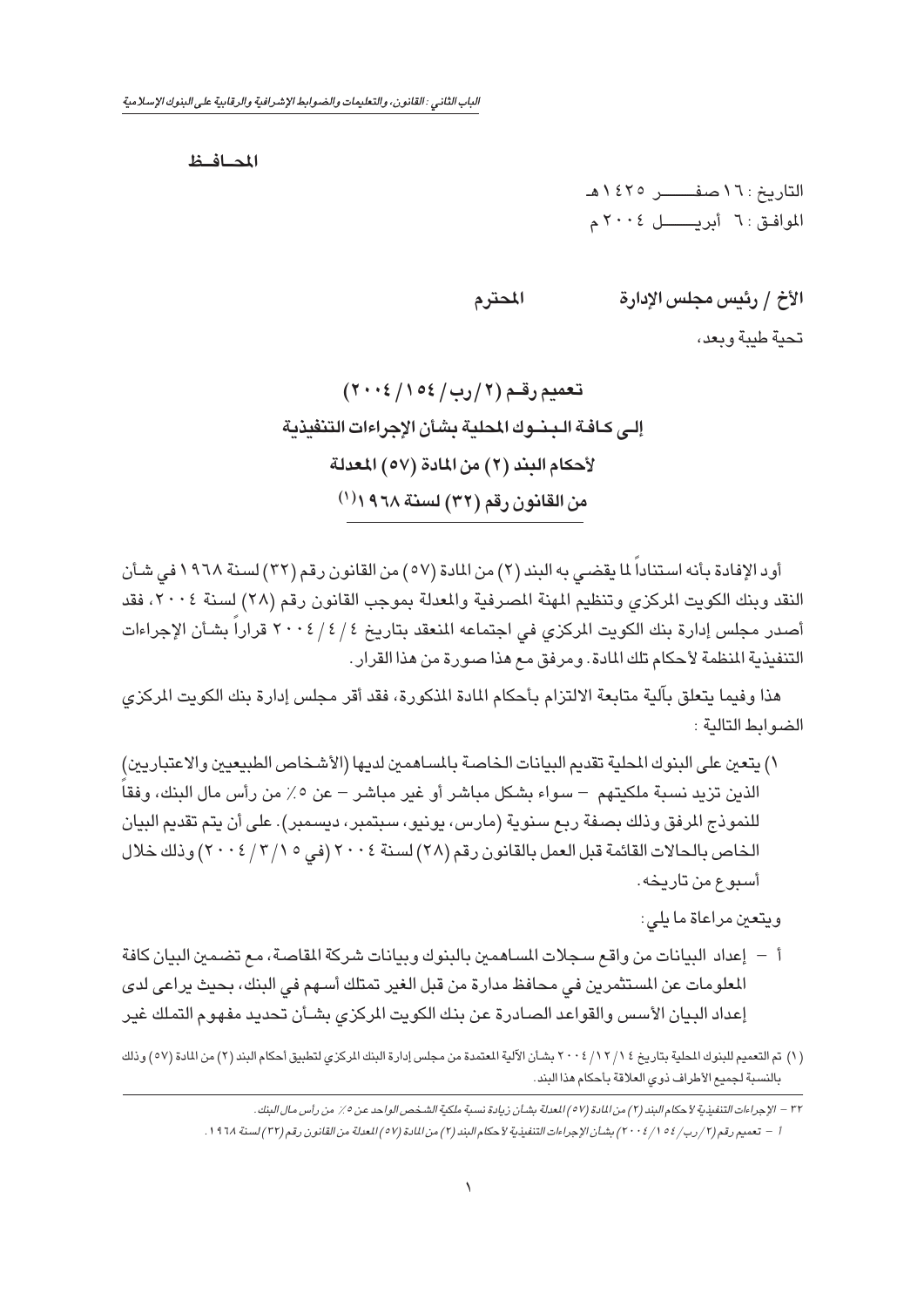الماشر، كما يراعى تحقق البنك بكافة الوسائل المتاحة عن حالات التملك غير الماشر بما في ذلك الحصول على إقرارات من كل من المساهمين الذين تزيد نسبة ملكيتهم عن ١٪ يتم التعهد فيها بالإفصاح عن الأطراف المترابطة مع المساهم (وفقا للأسس والقواعد سالفة الذكر)، وتتحمل البنوك مسئولية التحقق من البيانات والمعلومات التي أفصح عنها المساهم في هذا الشأن.

- ب يراعى إخطار البنك المركزي بحالات تملك الجهات الحكومية والجهات ذات الميزانيات الملحقة والمستقلة التي تزيد عن ٥٪ من رأس مال البنك، والتي لا تتطلب موافقة مسبقة من البنك المركزي وذلك فور إتمامها.
- ٢) بالنسبـة لحـالات التمـلك التـى تتجاوز فيهـا ملكيـة الشـخـص الواحد نسبـة ٥٪ لأي سبب من الأسـبـاب (استيداء دين، وصية، إرث ...الخ)، فإنه يتعين على كل من الشخص والبنك المعنيين تقديم كافة المعلومات والبيانات المتعلقة بهذا التملك فور إتمام إجراءاته، وفقاً للنموذج سالف الذكر. ويراعي في هذا الخصوص الالتزام بالتخلص من الزيادة عن النسبة المقررة خلال المدة المحددة بقرار مجلس إدارة بنك الكويت المركزي المرفق.
- ٢) يجب على البنوك مراعاة الالتزام بأحكام البند (٢) من المادة (٥٧) من القانون رقم ٣٢ لسنة ١٩٦٨ المعدلة وذلك فيما يتعلق بعدم إفادة مالك الأسهم من مقدار الزيادة التي لا يكون قد صدر بشأنها موافقة من البنك المركزي وذلك فيما يتعلق بحقوق التصويت في الجمعية العامة وفي إدارة البنك.
- ٤) يجب على البنوك مراعاة التحقق من استيفاء موافقة البنك المركزي على زيادة نسبة التملك عن ٥٪ بالنسبة للمرشحين لعضوية مجلس إدارة أي من البنوك، وذلك عند التقدم بطلب الترشيح وفقاً لأحكام المادة (٦٨) من القانون رقم ٣٢ لسنة ١٩٦٨ وقرار مجلس إدارة البنك المركزي في هذا الشأن . على أن يراعي إفراد بند في نموذج الترشيح لعضوية مجلس إدارة البنك يوضح فيه المرشح النسبة التي يتملكها فيه (سواء تملك مباشر أو غير مباشر).

هذا ويتعين على مصر فكم الالتزام بما يقضى به قرار مجلس إدارة بنك الكويت المركزي والضوابط الخاصة بِالِّية متابعة الالتزام بِأحكام البِند (٢) من المادة (٥٧) المعدلة من القانون رقم ٢٢ لسنة ١٩٦٨ سالفة الذكر .

ومع أطيب التمنيات ،،،

المحافظ

سالم عبدالعزيز الصباح

٢٢ – الإجراءات التنفيذية لأحكام البند (٢) من المادة (٥٧) العدلة بشأن زيادة نسبة ملكية الشخص الواحد عن ٥٪ من رأس مال البنك. ا – تعميم رقم (٢/ رب/ ٥٤ / /٢٠٠٤) بشأن الإجراءات التنفيذية لأحكام البند (٢) من المادة (٥٧) المعدلة من القانون رقم (٢٢) لسنة ١٩٦٨.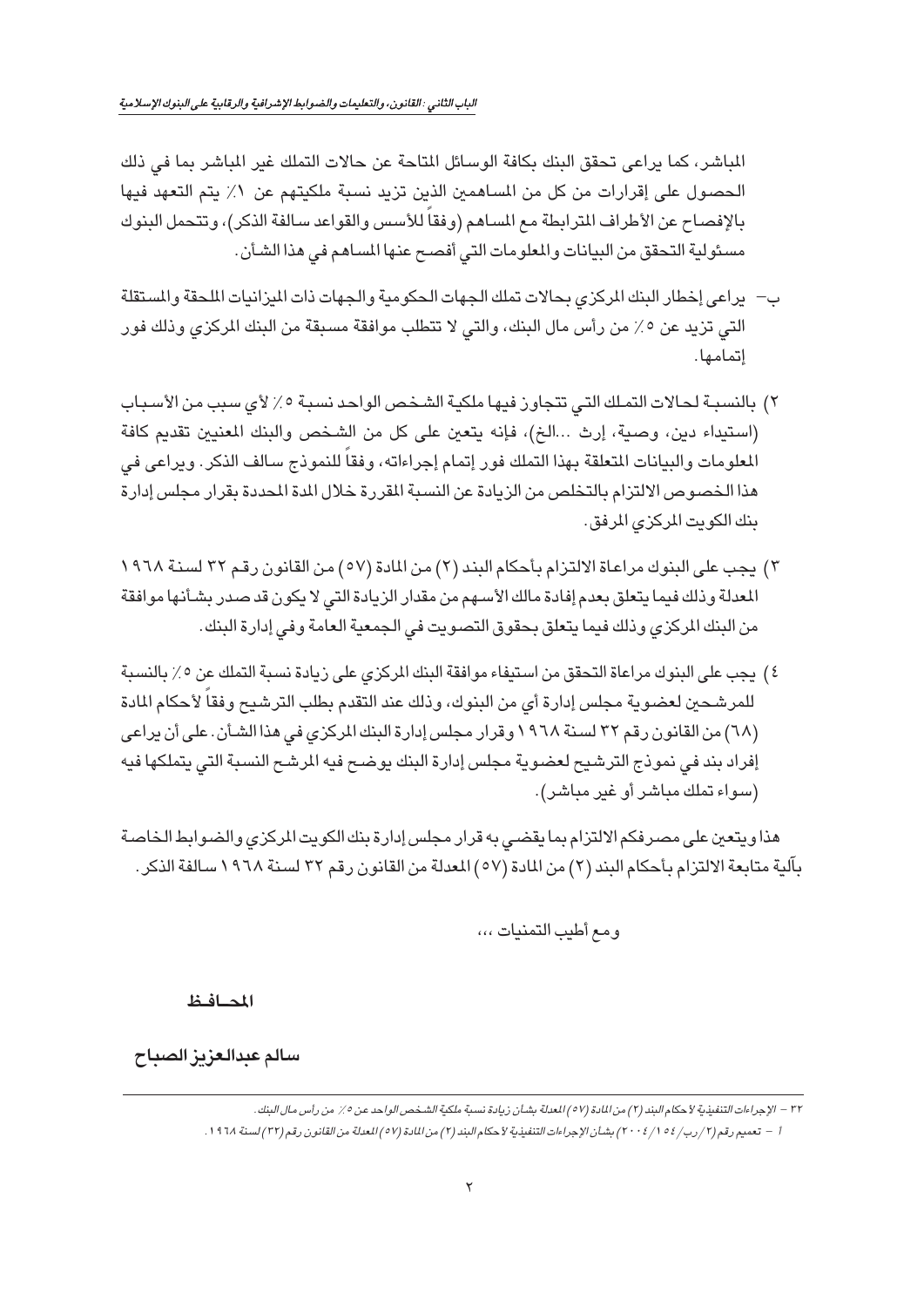قرار مجلس إدارة بنك الكويت المركزى بشأن الإجراءات التنفيذية لأحكام البند (٢) من المادة (٥٧) من القانون رقم (٣٢) لسنة ١٩٦٨ والمعدلة بموجب القانون رقم (٢٨) لسنة ٢٠٠٤

ينص البند (٢) من المادة (٥٧) من القانون رقم (٣٢) لسنة ١٩٦٨ في شـأن النقد وبنك الكويت المركزي وتنظيم المهنة المصرفية والمعدلة بموجب القانون رقم (٢٨) لسنة ٢٠٠٤، على أنه:

"لا يجوز، بغير موافقة مسبقة من البنك المركزي، أن تجاوز ملكية الشخص الواحد، طبيعيا كان أو اعتبارياً، في أي بنك من البنوك الكويتية، خمسة في المائة من رأس مال البنك، سواءً كان التملك بشكل مباشر أو غير مباشر، وتستثنى من ذلك الجهات الحكومية والجهات ذات الميزانيات الملحقة والمستقلة. وإذا جاوزت ملكية الشخص الواحد هذه النسبة لأي سبب من الأسباب وجب عليه التصرف في الزيادة في الدة التي يحددها البنك المركزي.

ويترتب على المخالفة عدم إفادة مالك الأسـهم من مقدار الزيادة فيما يتعلق بحقوق التصـويت في الـجمعية العامة أو في إدارة البنك.

ويضـع مجلس إدارة البنك المركزي الأسس والقواعد التي تحدد مفهوم التملك غير المباشر. ولا تسرى أحكام هذا البند على الحالات القائمة قبل العمل بهذا القانون " .

وبناءً على ذلك، فقد قرر مجلس إدارة بنك الكويت المركزي في اجتماعه المنعقد بتاريخ ٤ / ٤ / ٢٠٠٤، ما یلی:

أولاً : الأسس والقواعد التـي تحـدد مفهـوم التمـلك غير المباشر وفقاً لما تقضـي بـه أحكـام البند (٢) مـن المادة (٥٧) من القانون رقم ٣٢ لسنة ١٩٦٨ وتعديلاته، على النحو التالي:

يحدد مفهوم التملك غير المباشر بصدد تطبيق أحكام المادة (٥٧) من القانون رقم ٣٢ لسنة ٦٨ ١ وتعديلاته، بأنه "تملك الأطراف المترابطة اقتصادياً أو قانونياً بالمستثمر، سواء كان المستثمر شخصاً طبيعياً أو اعتبارياً، وسواء كان هذا الارتباط عن طريق الملكية المشتركة أو الإدارة المشتركة أو المصالح المتداخلة.

ويقصد بالملكية والإدارة المشتركة كل ارتباط اقتصادي أوقانوني عن طريق الملكية أو الإدارة، ويعتبر من قبيل الملكية المشتركة والإدارة المشتركة ما يلي:

٣٢ – الإجراءات التنفيذية لأحكام البند (٢) من المادة (٥٧) العدلة بشـأن زيادة نسـبة ملكية الشـخص الواحد عن ٥٪ من رأس مال البنك .

ا – تعميم رقم (٢/ رب/ ٥٤ / / ٢٠٠٤) بشأن الإجراءات التنفيذية لأحكام البند (٢) من المادة (٥٧) المعدلة من القانون رقم (٢٢) لسنة ١٩٦٨.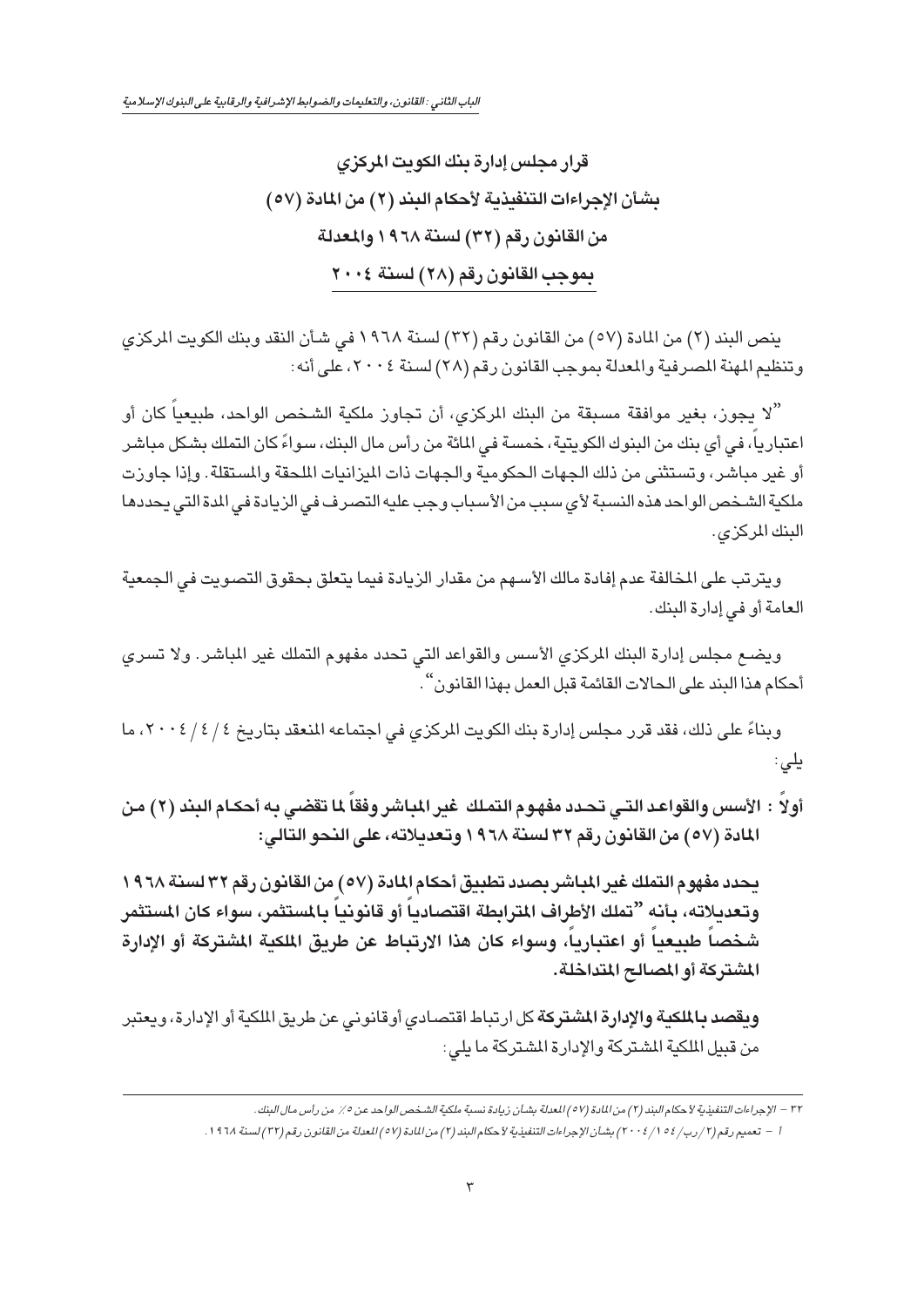- ١– مـا يتملكـه المستثمر بصفته الشـخصية أو بصفتـه وليـاً طبيعيـاً على أولاده القصَّر من أسـهم في البنك الواحد.
	- ٢– ما تمتلكه المؤسسات الفردية الملوكة للمستثمر والشركات التى يكون شريكاً متضامناً فيها.
- ٣– شركات الأموال التي يمتلك المستثمر أكثر من ٥٠٪ من رأس مالها أو التي يكون له السيطرة عليها، و ذلك وفقاً لما تحدده معايير المحاسبة الدولية.
- ٤– كل من يرتبط بالمستثمر بروابط اقتصادية أو قانونية تسمح له بالسيطرة وذلك وفقا لما تحدده معايير المحاسية الدولية.

**ويقصد بالمصالح المتداخلة** كل مصلحة تسمح بسيطرة طرف على طرف أو ممارسة نفوذ هام عليه عند اتخاذ القرارات المالية والتشغيلية، أو تحالف مجموعة من الأطراف، ويعتبر من هذا القبيل ما يلي:

- ١– العلاقة بين أعضـاء مجلس إدارة الشركة طالبة التملك، والمالكون والمساهمون الرئيسيون فيها (أي كل من يمتلك ٥٪ أو أكثر من رأس مال الشركة المستثمرة).
- ٢– أصحاب المراكز الإدارية في الشركة طالبة التملك (رئيس الجهاز التنفيذي ونوابه ومساعدوه والمدراء التنفيذيون ومن في حكمهم).
- ٣ الشركات التابعة، وهي التي تمتلك فيها الشركة طالبة التملك أكثر من ٥٠٪ من رأس مالها أو يكون لها السيطرة عليها.
- ٤ الشركات الشقيقة، وهي التي تمتلك فيها الشركة طالبة التملك ٢٠٪ من رأس مالها، ويكون لها تأثير فعال عليها.

٥ – وجود تحالف معلن أو غير معلن بين طرف وآخر أو مجموعة من الأطراف.

ثانياً : المتطلبات الواجب استيفاؤها من قبل طالب التملك للحصول على موافقة البنك المركزى لزيادة نسبة تملكه عن ٥٪ من رأس مال أي من البنوك الكويتية وفقاً للنص المعدل للمادة (٥٧) من القانون رقم ٣٢ لسنة ١٩٦٨:

يتعين على أي شـخص، طبيعياً كان أو اعتبارياً، كويتياً كان أو غير كويتي، (بـخلاف الـجهات الـحكومية والجهات ذات الميزانيات الملحقة والمستقلة) والذي يرغب في تملك نسبة تزيد عن ٥٪ من أسهم أي من البنوك الكويتية أن يتقدم، وقبل ٦٠ يوماً من عملية التملك (تحتسب المدة من تاريخ استكمال كافة البيانات والمعلومات المطلوبة)، بطلب لبنك الكويت المركزي يحدد بموجبه كافة البيانات المتعلقة

٣٢ – الإجراءات التنفيذية لأحكام البند (٢) من المادة (٥٧) المعدلة بشـأن زيادة نسـبة ملكية الشـخص الواحد عن ٥٪ من رأس مـال البنك.

أ – تعميم رقم (٢/ رب/ ٥٤ // ٢٠٠٤) بشأن الإجراءات التنفيذية لأحكام البند (٢) من المادة (٥٧) المعدلة من القانون رقم (٢٢) لسنة ١٩٦٨.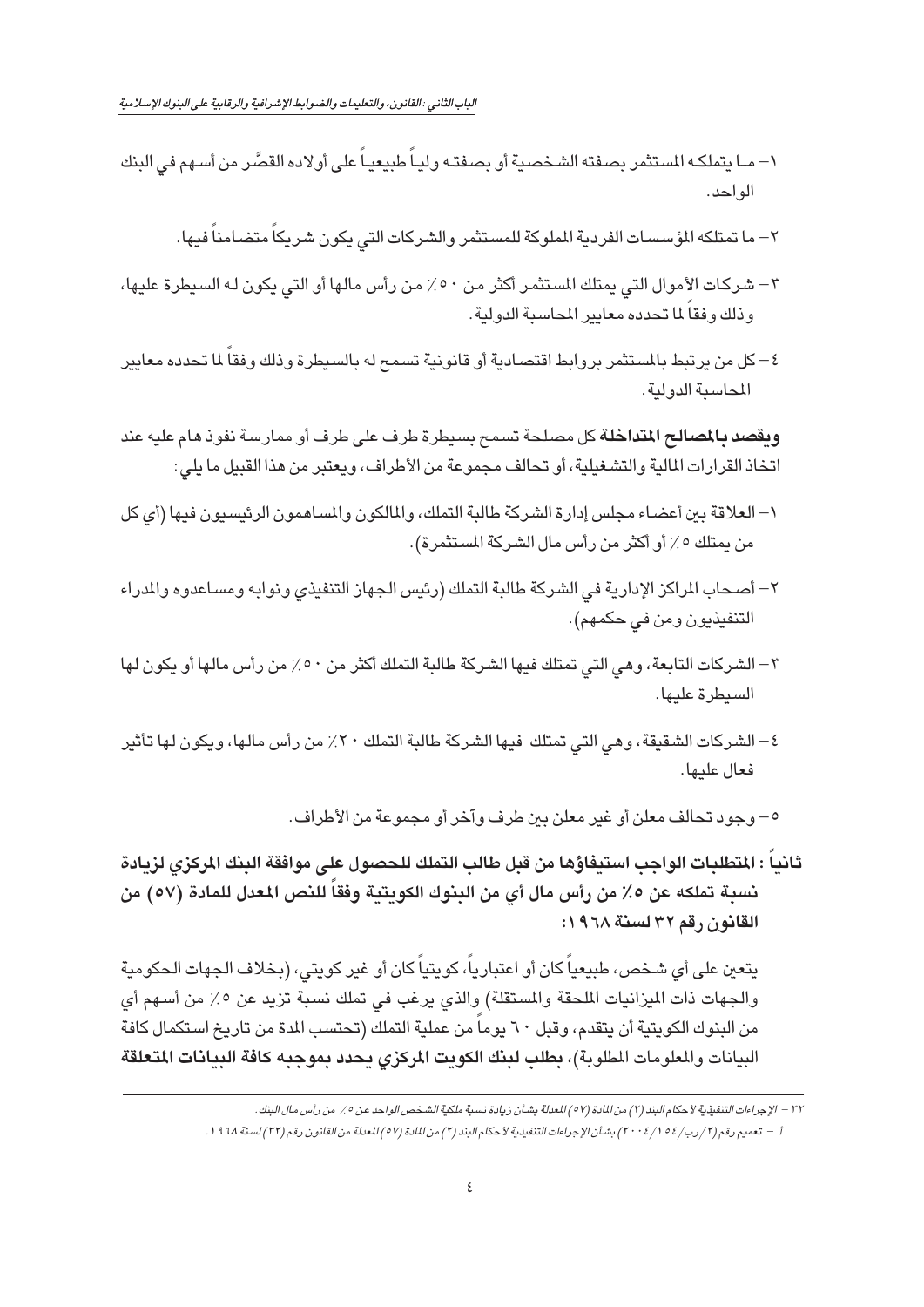بعملية التملك والنسبة المطلوب تملكها من أسهم البنك، مرفقاً به ما يلي:

- ١- إقرار بالسيرة الذاتية والبيانات الخاصة بطالب التملك (الاسم، العنوان، الجنسية، النشاط، الشكل القانوني، المؤهلات العلمية والخبرة العملية للشخص الطبيعي... الخ). وبعض المعلومات المتعلقة بالجوانب الشخصية الأخرى وفقاً لنموذج يعد لهذا الغرض.
- ٢–إقرار بأسماء كافة الأطراف الأخرى التى تمتلك حصصاً فى البنك المطلوب التملك فيه والتى يكون لها ارتباط مع طالب التملك، سواء كان هذا الارتباط عن طريق الملكية أو الإدارة المشتركة أو عن طريق المصالح المتداخلة (وفقاً للأسس والقواعد التى يقرها مجلس إدارة البنك المركزى لتحديد مفهوم التملك غير المباشر)، مع إيضاح تفاصيل كاملة عن حصص تلك الأطراف، مثل عدد الأسهم ونسبتها إلى رأس مال البنك وتاريخ وطريقة التملك (في مرحلة التأسيس – اكتتاب عام – شراء من السوق الثانوى – استيداء لدين – إرث – وصية ... الخ)، مع إعطاء تفاصيل كاملة عن الأطراف المترابطة (الاسـم – العنوان - الجنسية - النشاط ... الخ).

وبراعي أن يتضمن الإقرار إفصاحاً عن حالات التحالف القائم بين طالب التملك وأي طرف آخر سواء كان هذا التحالف معلن أو غير معلن، وفي حالة عدم وجود مثل هذه التحالفات يقدم طالب التملك إقراراً يفيد ذلك. كما يتعين أن يتضمن الإقرار تعهداً من طالب التملك بإخطار بنك الكويت المركزي مأي تحالفات تنشأ مستقبلاً ببنه وبين أبة أطراف أخرى.

- ٢ بالنسبة للشـخص الاعتبارى، تقدم بيانات معتمدة من مراقب الـحسـابات عن الوضـع المالي وفقاً لآخر بيانات مالية للثلاث سنوات الأخيرة وذلك بعد إقرارها من الجهة الرقابية (في حالة توافرها).
- ٤ دراسة تفصيلية توضح الهدف من التملك، ومعلومات عن التغيرات الهيكلية (المالية والإدارية) المزمع إحداثها في البنك المطلوب تملك أسهمه، والمبررات التي تدعو لهذه التغيرات.

٥ – أية معلومات أخرى يطلبها بنك الكويت المركزى لدى دراسة كل حالة على حدة.

- ثالثاً : المدة التي يجب أن يتم خلالها التصرف في مقدار الزيادة عن الحد الأقصى المحدد (٥٪) لملكنة الشخص الواحد في رأس مال أي من البنوك الكوبتية:
- ١- بالنسبة لحالات التجاوز غير المتعمدة التي لا يتاح فيها الحصول على موافقة بنك الكويت المركزى المسبقة مثل حالات التملك الناتجة عن استيداء دين أو وصية أو إرث، فإنه يجب أن يتم التصرف في مقدار الزيادة التي يمتلكها الشخص الواحد (ملكية مباشرة أو غير مباشرة) في رأس مال أي من البنوك الكويتية بالمخالفة لأحكام البند (٢) من المادة (٥٧) من القانون رقم (٣٢) لسنة ١٩٦٨ وتعديلاته

٣٢ – الإجراءات التنفيذية لأ حكام البند (٢) من المادة (٥٧) المعدلة بشـأن زيادة نسـبة ملكية الشـخص الواحد عن ٥٪ من رأس مال البنك . ا = تعميم رقم (٢/ رب/٥٤ / ٢٠٠٤) بشأن الإجراءات التنفيذية لأحكام البند (٢) من المادة (٥٧) المعدلة من القانون رقم (٢٢) لسنة ١٩٦٨.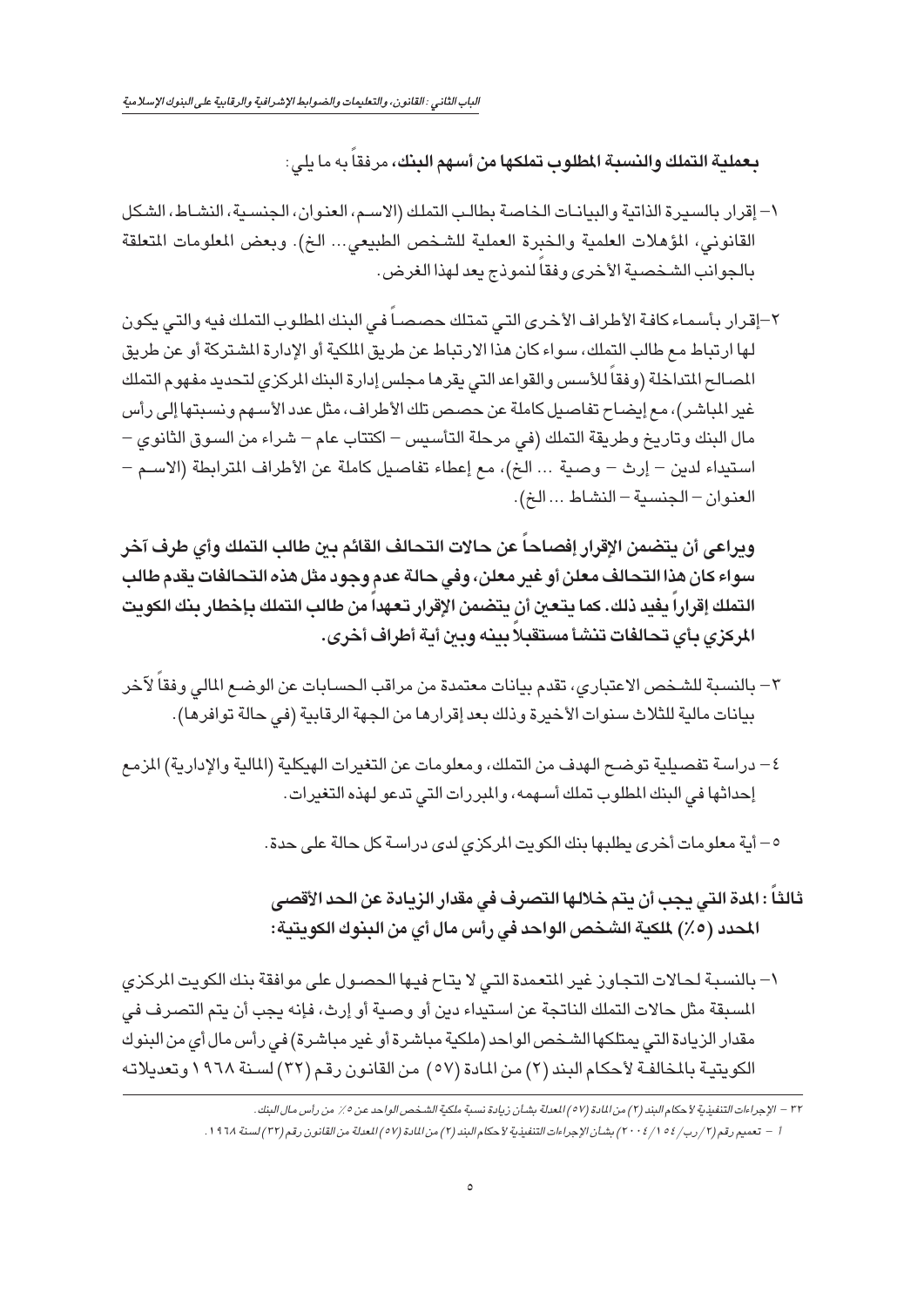الباب الثاني : القانون، والتعليمات والضوابط الإشرافية والرقابية على البنوك الإسلامية

خلال **سنتين من تاريخ التملك**، ويجوز للمالك التقدم – خلال تلك المهلة – بطلب للبنك الركزى للحصول على الموافقة – وفقاً للقواعد المقررة – لتجاوز نسبة ما يمتلكه في رأس مال البنك عن ٥٪ ويراعي في هذه الحالة أن يتم الالتزام بالتخلص من مقدار الزيادة خلال المهلة المحددة إذا لم يتم الحصول على موافقة البنك المركزي.

٢ – بالنسبة لحالات التجاوز الأخرى مثل تلك الناتجة عن الشراء أو كنتيجة لعمليات دمج وغير ذلك، فإنه يجب أن يتم التصرف في مقدار الزيادة التي يمتلكها الشخص الواحد (ملكية مباشرة أو غير مباشرة) في رأس مال أي من البنوك الكويتية **خلال سنة من تاريخ التملك** .

وفي جميع حالات التجاوز (المتعمدة وغير المتعمدة) فإنه يحظر على مالك الأسبهم الاستفادة من مقدار الزيادة فيما يتعلق بحقوق التصويت في الجمعية العامة أو في إدارة البنك، وذلك خلال المهلة المنوحة للتخلص من هذه الزيادة.

٣٢ – الإجراءات التنفيذية لأحكام البند (٢) من المادة (٥٧) المعدلة بشـأن زيادة نسـبة ملكية الشـخص الواحد عن ٥٪ من رأس مـال البنك. أ – تعميم رقم (٢/ رب/٥٤ // ٢٠٠٤) بشأن الإجراءات التنفيذية لأحكام البند (٢) من المادة (٥٧) المعدلة من القانون رقم (٢٢) لسنة ١٩٦٨.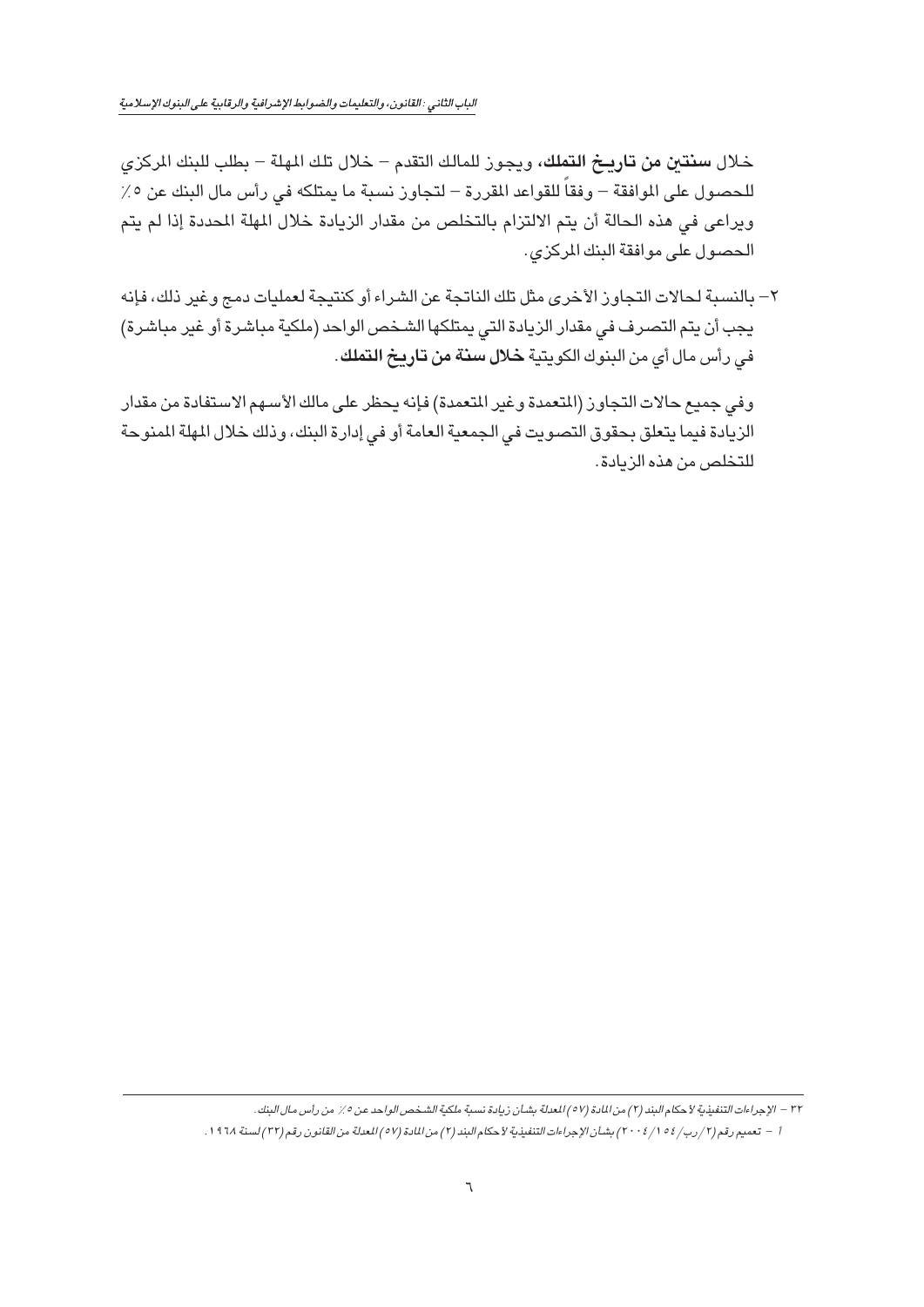٣٢ – الإجراءات التنفيذية لأحكام البند (٢) من المادة (٥٧) المعدلة بشـأن زيادة نسـبة ملكية الشـخص الواحد عن ٥٪ من رأس مال البنك.

اً – تعميم رقم (٢ / رب/ ٥٤ / ٢٠٠٤) بشأن الإجراءات التنفيذية لأحكام البند (٢) من المادة (٥٧) المعدلة من القانون رقم (٣٢) لسنة ١٩٦٨.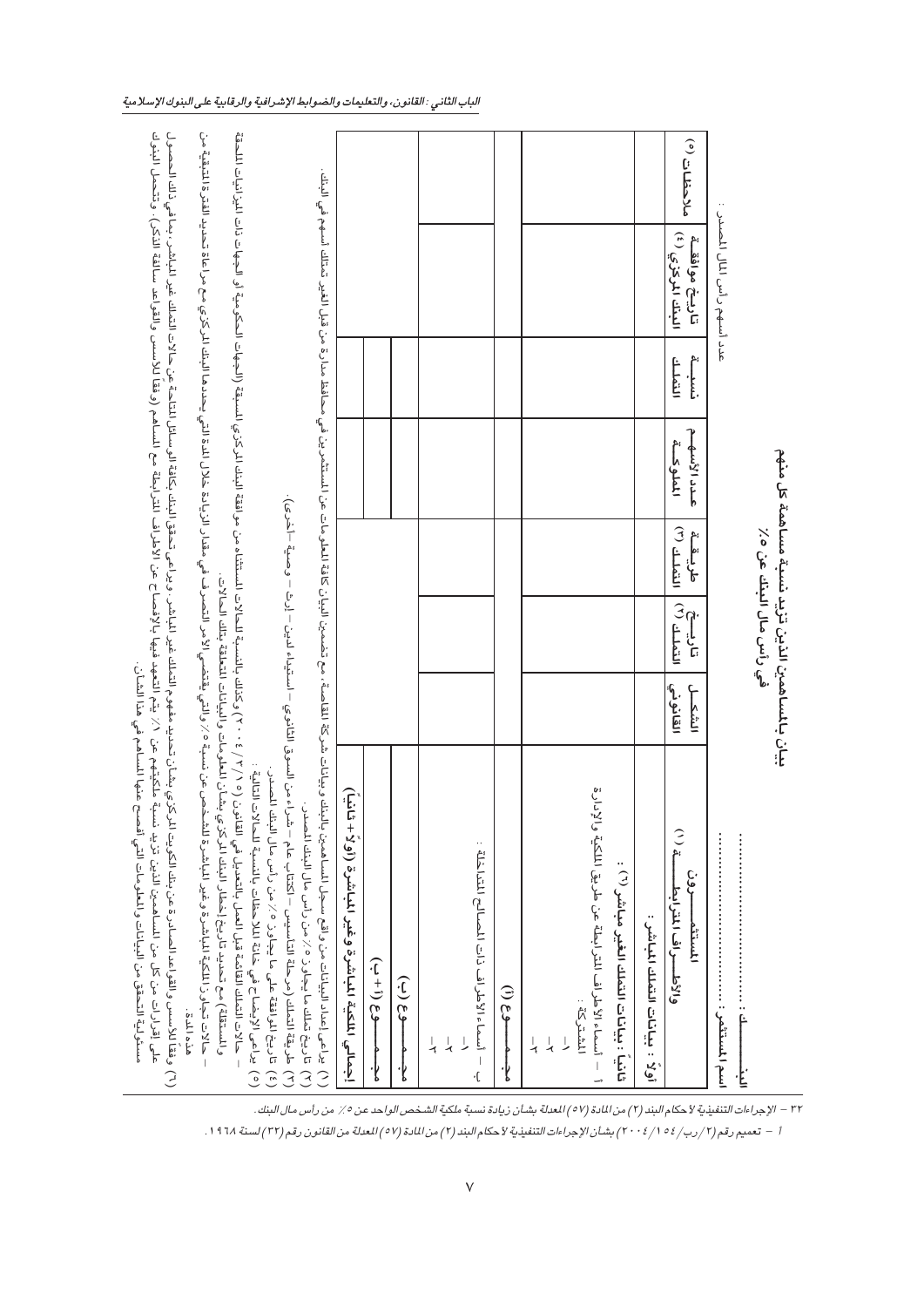<span id="page-8-0"></span>الباب الثاني : القانون، والتعليمات والضوابط الإشرافية والرقابية على البنوك الإسلامية

بنك الكويت المركزي قطاع الرقابة

## نموذج طلب الموافقة على تملك أكثر من ٥٪ من رأس مال بنك\*

| البيانات الأساسية لطالب التملك :                                                 | أولاً :  |
|----------------------------------------------------------------------------------|----------|
| ١- الاسم:                                                                        |          |
| ٢- تاريخ الميلاد :                                                               |          |
| ٣- الجنسية :                                                                     |          |
| ٤ – الشكل القانوني :                                                             |          |
| ٥ – رقم البطاقة المدنية / رقم السـجل التجاري : ……………………………………………………………………………………… |          |
| ٦- العنوان :                                                                     |          |
| رقم الهاتف :                                                                     |          |
| رقم الفاكس :                                                                     |          |
|                                                                                  |          |
| المؤهلات العلمية لطالب التملك (للشخص الطبيعي):                                   | ثانياً:  |
|                                                                                  |          |
|                                                                                  |          |
|                                                                                  |          |
| الخبرة العملية لطالب التملك (للشخص الطبيعي):                                     | ثالثاً : |
|                                                                                  |          |
|                                                                                  |          |
|                                                                                  |          |

★ يقدم هذا الطلب مستوفياً كافة البيانات والمعلومات قبل ٦٠ يوماً من عملية التملك.

٣٢ – الإجراءات التنفيذية لأحكام البند (٢) من المادة (٥٧) المعدلة بشـأن زيادة نسـبة ملكية الشـخص الواحد عن ٥٪ من رأس مال البنك. ب – نموذج طلب الموافقة على تملك أكثر من ٥ ٪ من رأس مال بنك .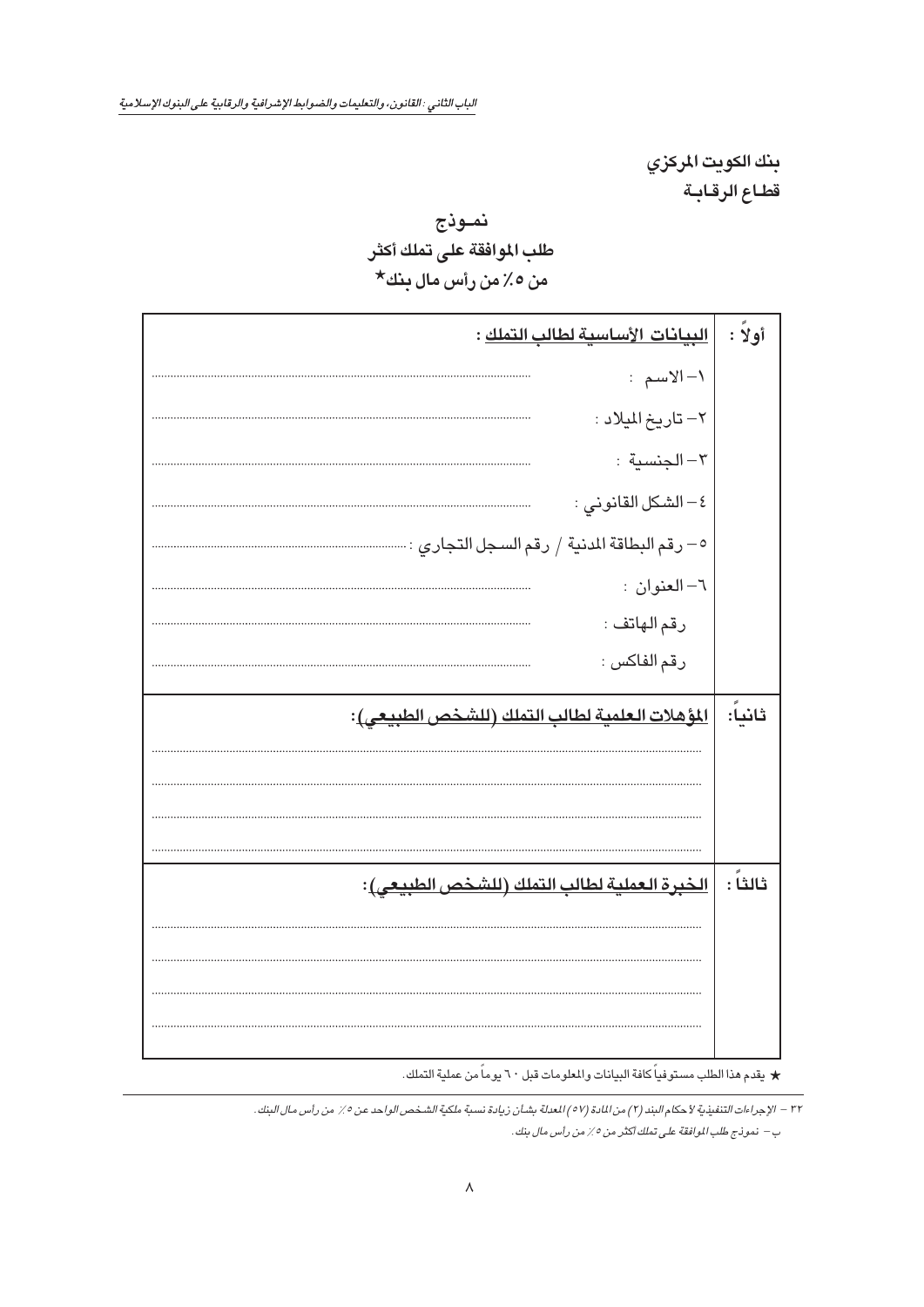رابعاً : |ا<u>لنشاط الحالي لطالب التملك</u> : ١– نو ع النشاط : ………………………………………………… ٢– اسـم المؤسسـة التي يتم من خلالها مزاولة النشـاط : ………………….. خامساً: | <u>بيانات تتعلق بالوضع المالي\* والسمعة لطالب التملك</u> : ١– هل سبق تصفية أو إشهار إفلاس أي مؤسسة كنت تديرها أو تتولى أحد المناصب الرئيسية بها ؟ (يرجى ذكر التفاصيل في بيان مرفق إذا كانت الإجابة بنعم). ٢– هل سبق وأن امتنعت عن سداد أية ديون مستحقة عليك تجاه بنوك أو شركات استثمار أو أية جهات أخرى محلية أو خارجية ؟ (يرجى ذكر التفاصيل في بيان مرفق إذا كانت الإجابة بنعم). ٣– هل سبق أن أبرمت صلحاً مع دائنيك ؟ سواء في الكويت أو في الخارج . (يرجى ذكر التفاصيل في بيان مرفق إذاكانت الإجابة بنعم).

★ بالنسبة للشخص الاعتباري ترفق بيانات معتمدة من مراقب الحسابات عن الوضع المالي وفقاً لآخر بيانات مالية للسنوات الثلاث الأخيرة وذلك بعد إقرارها من الجهة الرقابية (في حال توافرها).

٣٢ – الإجراءات التنفيذية لأحكام البند (٢) من المادة (٥٧) المعدلة بشأن زيادة نسبة ملكية الشخص الواحد عن ٥٪ من رأس مال البنك. ب – نموذج طلب الموافقة على تملك أكثر من ٥٪ من رأس مال بنك.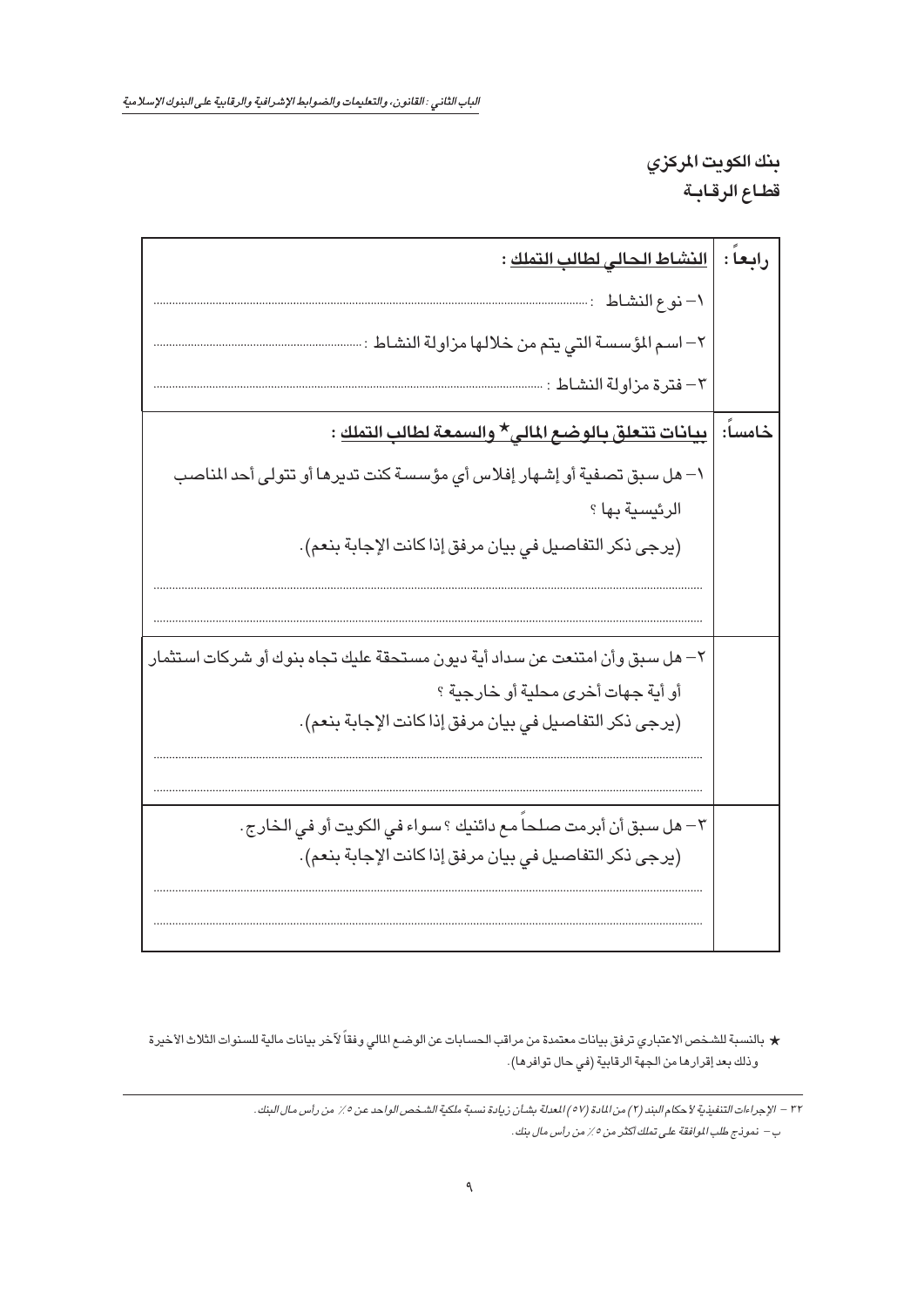٤ – هل سبق وصدر حكم بإشـهار إفلاسك ؟ سـواء في الكويت أو في الـخارج . (يرجى ذكر التفاصيل في بيان مرفق إذا كانت الإجابة بنعم). ٥ – هل سبق الحكم عليك بجريمة مخلة بالشرف والأمانة؟ سواء في الكويت أو في الخارج. (يرجى ذكر التفاصيل في بيان مرفق إذا كانت الإجابة بنعم، مع ذكر تاريخ صدور قرار الجزاء). ٦– هل سـبق مـجازاتك تأديبياً في أي من الـجـهات التي كنت تعمل بـها بما فـي ذلك إنـهاء الـعمل أو العزل؟ سواء في الكويت أو في الخارج. (يرجى ذكر التفاصيل في بيان مرفق إذاكانت الإجابة بنعم، مع ذكر تاريخ صدور قرار الجزاء). √– هل سبق توقيع أ*ي* جزاءات عليك من قبل جهات إشرافية؟ (يرجى ذكر التفاصيل في بيان مرفق إذا كانت الإجابة بنعم).

٣٢ – الإجراءات التنفيذية لأحكام البند (٢) من المادة (٥٧) المعدلة بشـأن زيادة نسـبة ملكية الشـخص الواحد عن ٥٪ من رأس مال البنك. ب – نموذج طلب الموافقة على تملك أكثر من 2٪ من رأس مال بنك.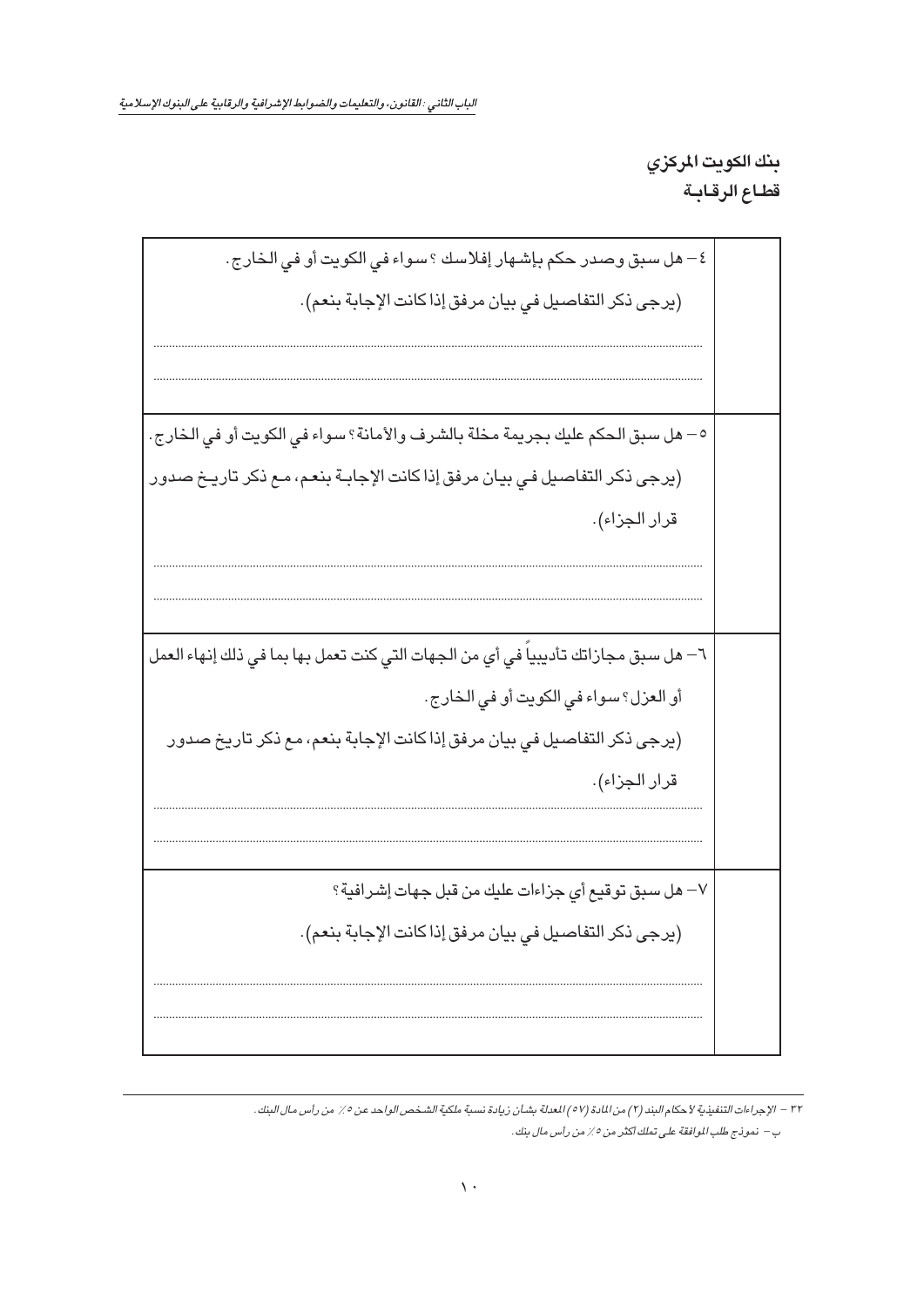| ٨– هل تساهم في بنوك أو شـركات أخرى بما يزيد عن ١٪ من رأسمالها، سـواء فى        |
|--------------------------------------------------------------------------------|
| الكويت أو في الخارج .                                                          |
| (يرجى ذكر أسماء ومقار البنوك والشركات ونسبة المساهمة في بيان مرفق إذا كانت     |
| الإجابة بنعم).                                                                 |
|                                                                                |
|                                                                                |
| ٩- بيانات أخرى يود طالب التملك إضافتها.                                        |
|                                                                                |
|                                                                                |
|                                                                                |
|                                                                                |
| سادساً:   بي <u>انات عن التملك المطلوب *</u> :                                 |
| ١– اسم البنك : ………                                                             |
| ٢– رأس المال المصدر للبنك : ………….                                              |
| ٣ – طريقة التملك (مرحلة التأسيس – اكتتاب عام – شراء من السوق الثانوي – استيداء |
| لدين –إرث-وصية –أخرى)                                                          |
|                                                                                |
| ٤ – عدد الأســهم المطلوب تملكها :                                              |
| ٥ – النسبة المطلوب تملكها :                                                    |
|                                                                                |

★ ترفق دراسة تفصيلية تتضمن معلومات عن التغيرات الهيكلية (المالية والإدارية) المزمع إحداثها في البنك المطلوب تملك أسهمه، والمبررات التي تدعو لهذه التغيرات.

٣٢ – الإجراءات التنفيذية لأحكام البند (٢) من المادة (٥٧) المعدلة بشـأن زيادة نسـبة ملكية الشـخص الواحد عن ٥٪ من رأس مـال البنك. ب – نموذج طلب الموافقة على تملك أكثر من ٥ ٪ من رأس مال بنك .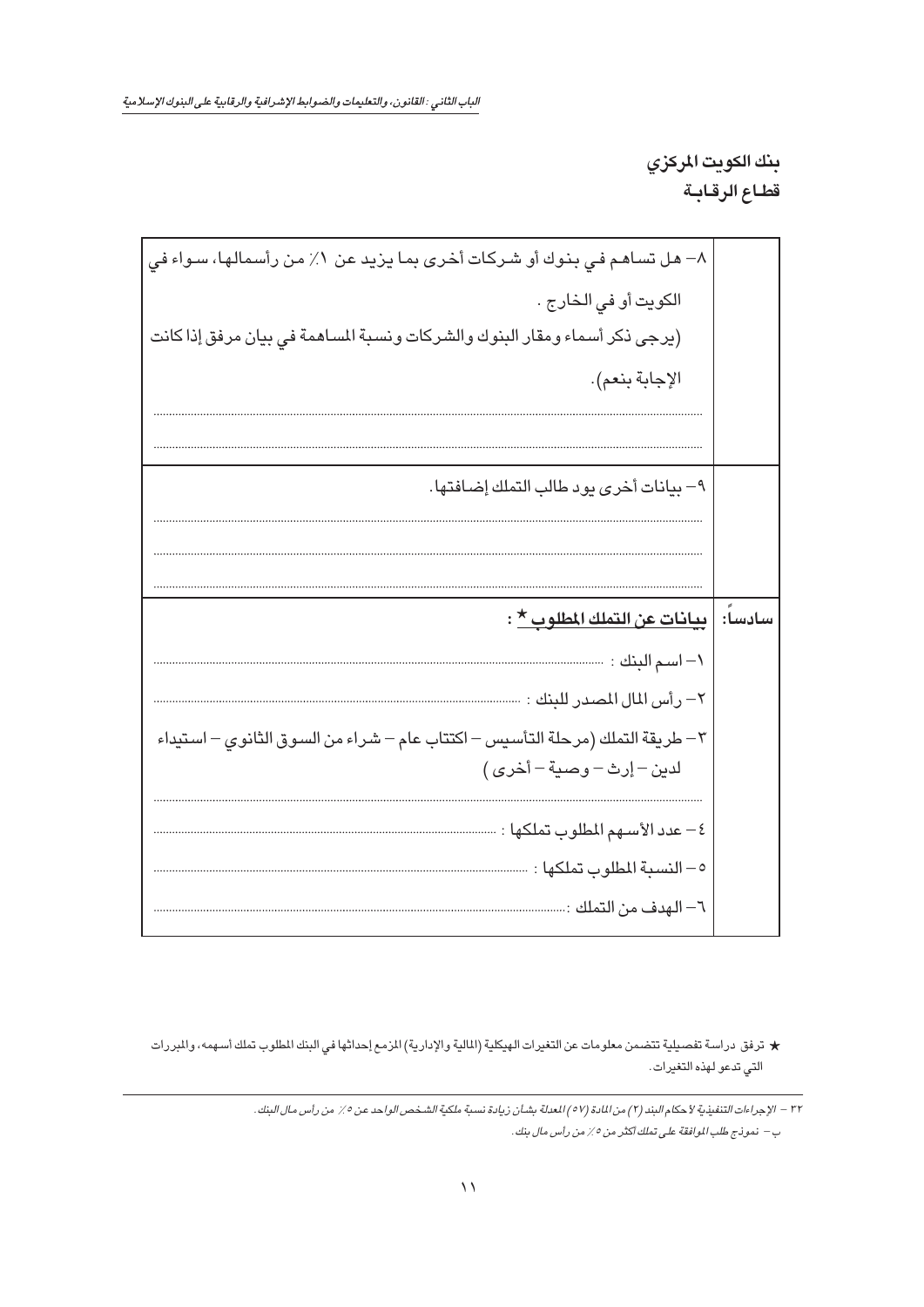| هل هناك تحالف بينك وبين أي طرف آخر ؟ سواء كان هذا التحالف معلن أو غير<br>معلن.                                                                                                                                                                                                                                                                                                                                                                                                                                                                                                                                                                                                                                                                                                                                                                                                                      | سابعا:  |
|-----------------------------------------------------------------------------------------------------------------------------------------------------------------------------------------------------------------------------------------------------------------------------------------------------------------------------------------------------------------------------------------------------------------------------------------------------------------------------------------------------------------------------------------------------------------------------------------------------------------------------------------------------------------------------------------------------------------------------------------------------------------------------------------------------------------------------------------------------------------------------------------------------|---------|
| (يرجى ذكر التفاصيل في بيان مرفق إذا كانت الإجابة بنعم) .                                                                                                                                                                                                                                                                                                                                                                                                                                                                                                                                                                                                                                                                                                                                                                                                                                            |         |
|                                                                                                                                                                                                                                                                                                                                                                                                                                                                                                                                                                                                                                                                                                                                                                                                                                                                                                     |         |
| بيانات عن التملك المباشر وغير المباشر في البنك المطلوب التملك فيه                                                                                                                                                                                                                                                                                                                                                                                                                                                                                                                                                                                                                                                                                                                                                                                                                                   | ثامناً: |
| (يتم استيفاء البيان المرفق)                                                                                                                                                                                                                                                                                                                                                                                                                                                                                                                                                                                                                                                                                                                                                                                                                                                                         |         |
| <u>إقرار وتعهد</u>                                                                                                                                                                                                                                                                                                                                                                                                                                                                                                                                                                                                                                                                                                                                                                                                                                                                                  |         |
| طالب التملك في بنك<br>. أن<br>أقر أنا<br>جميع البيانات المثبتة في هذا النموذج صحيحة وسليمة وأقر بمسئوليتي الكاملة عن كل ما<br>ورد بها، وفي حال ثبوت عدم صـحتها وسـلامتها تصـبح موافقة بنك الكويت المركزي على<br>هذا الطلب لاغية. وأتعهد بالإخطار الفوري عن أي تعديلات تطرأ على البيانات السابقة،<br>وذلك في تاريخ تقديم النموذج، كما أقر بأنني اطلعت على الفقرة الأولى من المادة (٢٥٩)<br>من قانون الجزاء والتي تنص على أنه : " إذا ارتكب التزوير في محرر رسمي أو في ورقة<br>من أوراق البنوك، كانت العقوبة الحبس مدة لا تجاوز سبع سنوات، ويجوز أن تضاف إليها<br>غرامة لا تجاوز ٧ آلاف روبية "، وأنني على بينة من أن تقديم أية معلومات غير صحيحة<br>أو مضللة إلى أي جهة ذات صلة باستيفاء هذا النموذج يشكل تزويرا في أوراق البنوك<br>المنصوص عليها في المادة المشار إليها. كما أقر بأنه في حالة نشوء أية تحالفات مستقبلا<br>بيني وبين أي طرف آخر، فسوف أقوم بإبلاغ بنك الكويت المركزي بهذه التحالفات. |         |
| اسم طالب التملك :<br>التوقيع :<br>التاريخ :                                                                                                                                                                                                                                                                                                                                                                                                                                                                                                                                                                                                                                                                                                                                                                                                                                                         |         |

٣٢ – الإجراءات التنفيذية لأحكام البند (٢) من المادة (٥٧) المعدلة بشـأن زيادة نسـبة ملكية الشـخص الواحد عن ٥٪ من رأس مال البنك. ب – نموذج طلب الموافقة على تملك أكثر من ٥ ٪ من رأس مال بنك .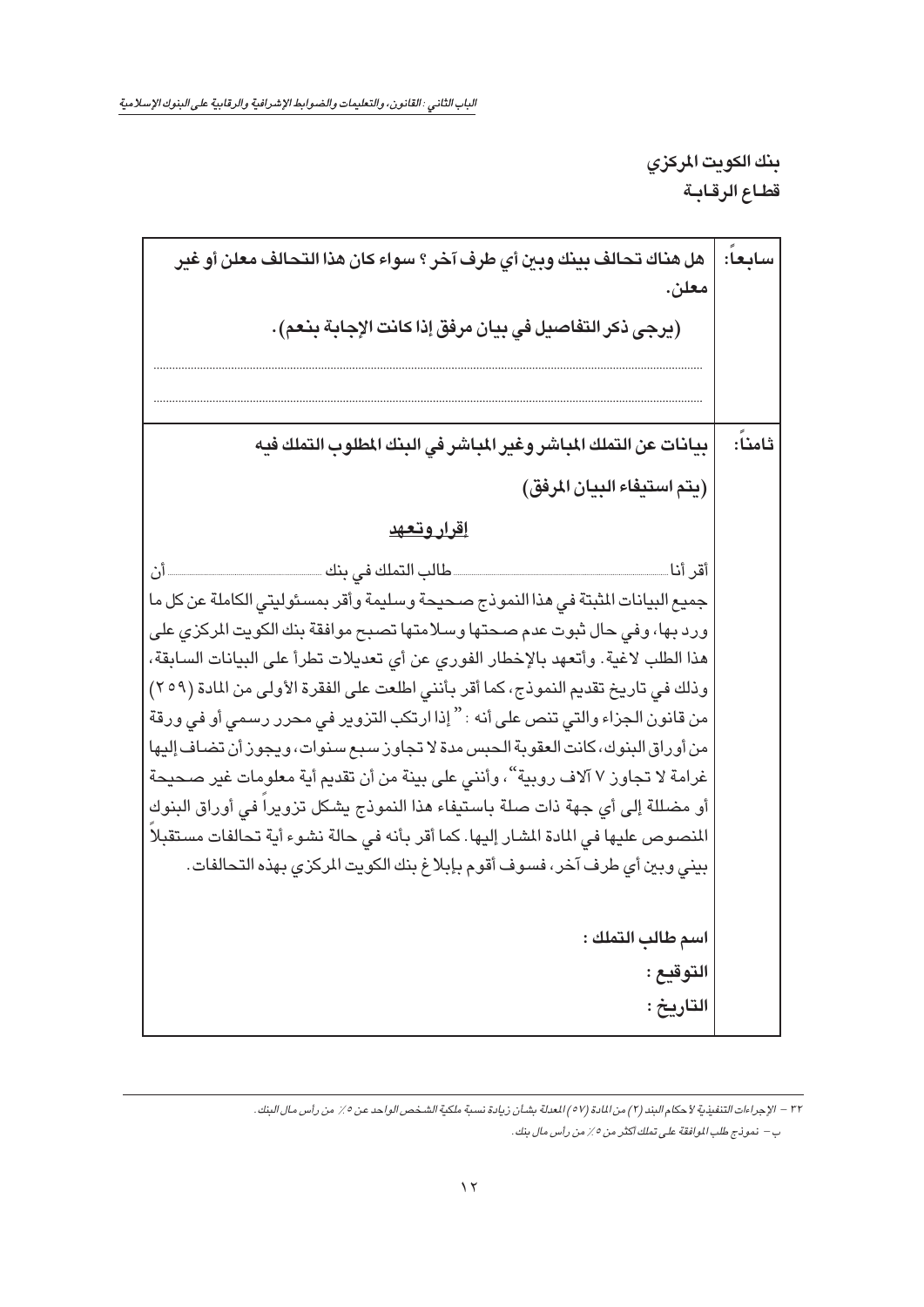| (° ) يرفق بيان يوضح تفاصيل كاملة عن مذه الاأطراف (الاسم – الجنسية – الشكل القانوني – رقم البطاقة الدنية / رقم السجل التجاري – طبيعة النشاط – أخرى).<br>(٤ ) وفقا للأسس والقواعد الصادرة بشأن تحديد مفهوم التملك غير الباشر بموجب قرار مجلس إدارة بنك الكويت المكري الصادر في ٤ / ٤ / ٢٠٠ .<br>(٣) يداعى الإيضاح في خانة الملاحظات حالات التملك التي تزيد عن ٢٥٪ والقائمة قبل العمل بالقانون رقم (٢٧/ ٥٧/ ٢٧/ ٢٧) .<br>(٢) تاريخ الوافقة على ما يجاوز ٢/ من رأس مال البنك المصدر.<br>$\left(\frac{\ell}{\ell}\right)$ طريقة التملك (مرحلة التأسيس – اكتتاب عام |                   |                      |                                                                                                                                                                                                                                                                                                                                                                                         | – شراء من السوق الثَّانوي – استيّان لدين – إرث – وصية – أخرى). |                |                                   |             |
|---------------------------------------------------------------------------------------------------------------------------------------------------------------------------------------------------------------------------------------------------------------------------------------------------------------------------------------------------------------------------------------------------------------------------------------------------------------------------------------------------------------------------------------------------------------|-------------------|----------------------|-----------------------------------------------------------------------------------------------------------------------------------------------------------------------------------------------------------------------------------------------------------------------------------------------------------------------------------------------------------------------------------------|----------------------------------------------------------------|----------------|-----------------------------------|-------------|
| إجمالي الملكية المباشرة وغير المباشرة ( أولاً + ثانياً )                                                                                                                                                                                                                                                                                                                                                                                                                                                                                                      |                   |                      |                                                                                                                                                                                                                                                                                                                                                                                         |                                                                |                |                                   |             |
| $rac{1}{1}$<br>مجموع (ب)                                                                                                                                                                                                                                                                                                                                                                                                                                                                                                                                      |                   |                      |                                                                                                                                                                                                                                                                                                                                                                                         |                                                                |                |                                   |             |
|                                                                                                                                                                                                                                                                                                                                                                                                                                                                                                                                                               |                   |                      |                                                                                                                                                                                                                                                                                                                                                                                         |                                                                |                |                                   |             |
| ب-أسماء الأطراف ذات المسالح المتداخلة(°):                                                                                                                                                                                                                                                                                                                                                                                                                                                                                                                     |                   |                      |                                                                                                                                                                                                                                                                                                                                                                                         |                                                                |                |                                   |             |
| مجموع (۱)                                                                                                                                                                                                                                                                                                                                                                                                                                                                                                                                                     |                   |                      |                                                                                                                                                                                                                                                                                                                                                                                         |                                                                |                |                                   |             |
| أ – أسماء الأطراف المتراجلة عن طريق الملكية والإدارة المشتركة(°):<br>ثانياً ؛ بيانات التملك غير الباشر (٤):<br>$\frac{1}{\lambda}$<br>$\frac{1}{4}$                                                                                                                                                                                                                                                                                                                                                                                                           |                   |                      |                                                                                                                                                                                                                                                                                                                                                                                         |                                                                |                |                                   |             |
| أولاً : بيانات التمك الباشر :                                                                                                                                                                                                                                                                                                                                                                                                                                                                                                                                 |                   |                      |                                                                                                                                                                                                                                                                                                                                                                                         |                                                                |                |                                   |             |
| والأطراف المترابطة معه<br>المستثمرون                                                                                                                                                                                                                                                                                                                                                                                                                                                                                                                          | القانوني<br>الشكل | تارين<br>ن<br>التملك | $\overline{112}$ $\overline{11}$ $\overline{1}$ $\overline{1}$ $\overline{1}$ $\overline{1}$ $\overline{1}$ $\overline{1}$ $\overline{1}$ $\overline{1}$ $\overline{1}$ $\overline{1}$ $\overline{1}$ $\overline{1}$ $\overline{1}$ $\overline{1}$ $\overline{1}$ $\overline{1}$ $\overline{1}$ $\overline{1}$ $\overline{1}$ $\overline{1}$ $\overline{1}$ $\overline{1}$ $\$<br>طريقة | عدد الأسهم<br>الملوكة                                          | التملك<br>نسية | البنك المركزي(٢)<br>تاريخ موافقة  | ملاحظات (٣) |
| اسم المستثمى :<br>اسم البنك :                                                                                                                                                                                                                                                                                                                                                                                                                                                                                                                                 |                   |                      |                                                                                                                                                                                                                                                                                                                                                                                         |                                                                |                | عدد أسهم رأس المال المصدر للبنك : |             |
|                                                                                                                                                                                                                                                                                                                                                                                                                                                                                                                                                               |                   |                      | بيان بالتملك المباشر وغير المباشر<br>في البنك المطلوب التملك فيه                                                                                                                                                                                                                                                                                                                        |                                                                |                |                                   |             |

٣٢ – الإجراءات التنفيذية لأ حكام البند (٢) من المادة (٥٧) المعدلة بشـأن زيادة نسـبة ملكية الشـخص الواحد عن ٥٪ من رأس مـال البنك .

ب – نموذج طلب الموافقة على تملك أكثر من ٥ ٪ من رأس مال بنك .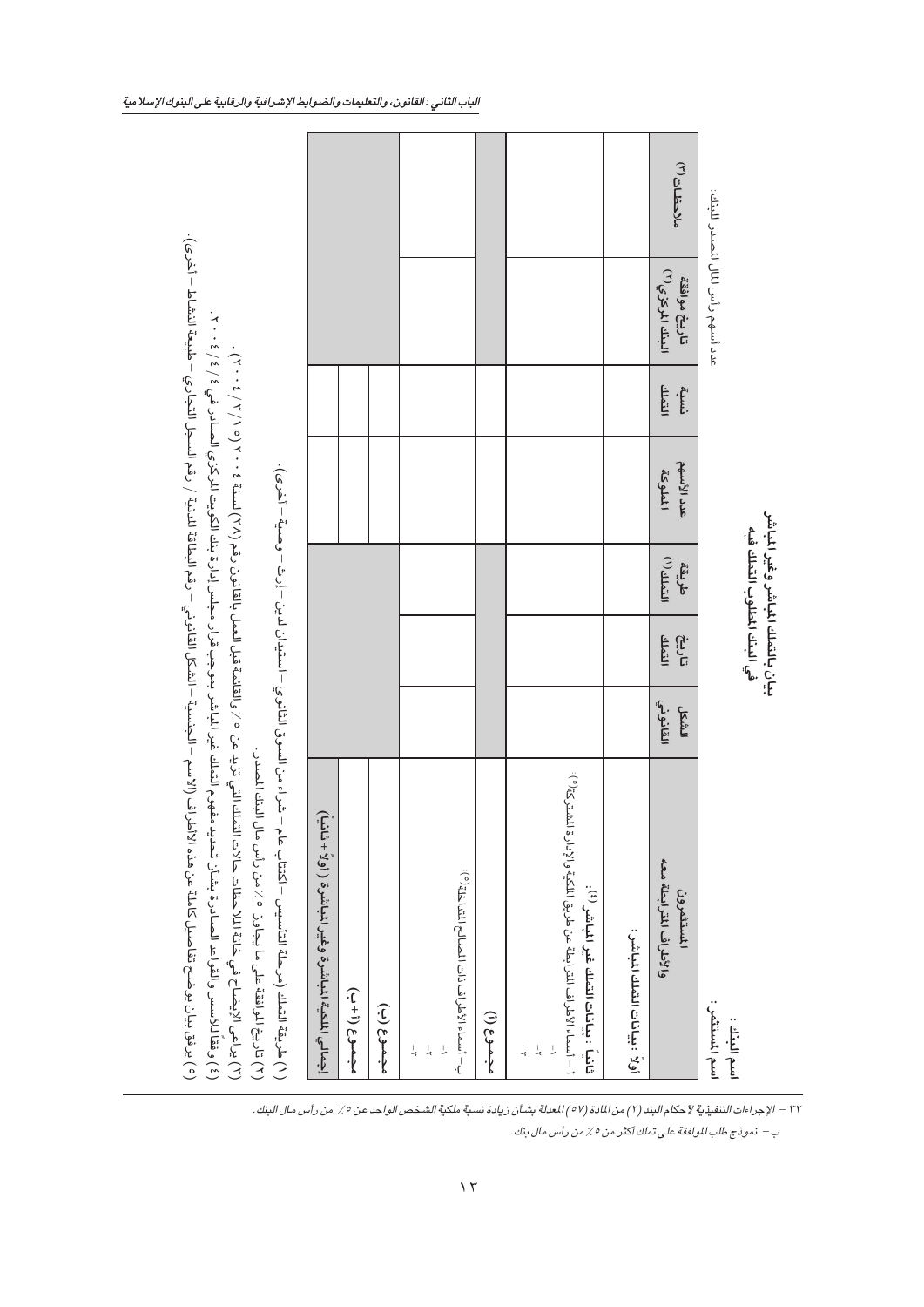<span id="page-14-0"></span>المصافظ

التاريخ : ٢ ذو القعدة ١٤٢٥ هـ الموافق:٤ ديسمبر ٢٠٠٤م

الأخ / رئيس مجلس الإدارة المحترم

تحية طيبة وبعد،

## تعميم رقم (٢ / رب / ١٧١ / ٢٠٠٤) إلى كافة البنوك المحلية

نود أن نشير إلى تعميم بنك الكويت المركزي الصادر بتاريخ ٦ / ٤ / ٢٠٠٤ والمرفق به صورة من قرار مجلس إدارة بنك الكويت المركزي في اجتماعه المنعقد بتاريخ ٤ / ٤ / ٢٠٠٤ بشأن الإجراءات التنفيذية المنظمة لأحكام البند (٢) من المادة (٥٧) من القانون رقم (٣٢) لسنة ١٩٦٨ في شأن النقد وبنك الكويت المركزي وتنظيم المهنة المصرفية والمعدلة بموجب القانون رقم (٢٨) لسنة ٢٠٠٤، والذي يقضي – أي البند (٢) – بعدم تجاوز ملكية الشخص الواحد في أي بنك من البنوك الكويتية ٥٪ من رأس مال البنك بدون موافقة مسبقة من بنك الكويت المركزي.

وقد تضمن التعميم المشار إليه الضوابط الخاصة بالآلية التي أقرها مجلس إدارة بنك الكويت الركزى بشأن متابعة الإلتزام بأحكام البند (٢) المنوه عنه، ومن ذلك إلزام البنوك بموافاة بنك الكويت المركزي بالبيانات الخاصة بالمساهمين لديها والذين تزيد نسبة ملكيتهم عن ٥٪ من رأس مال البنك، وكيفية إعداد هذه البيانات، ومواعيد موافاة بنك الكويت المركزي بها، والتزام البنوك بمراعاة عدم إفادة مالك الأسهم من مقدار الزيادة التي لا يكون قد صدر بشأنها موافقة من البنك المركزي فيما يتعلق بحقوق التصويت وفي إدارة البنك.

وإلحاقاً إلى ما تقدم، نفيدكم بأن مجلس إدارة بنك الكويت المركزي قد اعتمد فى اجتماعه المنعقد بتاريخ ٢ / / ٢ / ٢ · ٢ / آلية في شأن تطبيق أحكام البند (٢) من المادة (٥٧) المشار إليها بعاليه، وهي موجهة إلى جميع الأطراف ذات العلاقة بتطبيق أحكام البند المذكور، حيث تقسم ملكيات المستثمرين في رؤوس أموال البنوك الكويتية إلى عدد ثلاث شرائح على النحو التالي :

٢٢ – الإجراءات التنفيذية لأحكام البند (٢) من المادة (٥٧) العدلة بشأن زيادة نسبة ملكية الشخص الواحد عن ٥٪ من رأس مال البنك.

ج – تعميم رقم (٢/ رب/ ٢٠٠٤/١٧/ شأن آلية تطبيق أحكام البند (٢/ من المادة (٥٧) العدلة من القانون رقم (٢٢/ اسنة ١٩٦٨ وذلك بالنسبة لجميع الأطراف ذوي العلاقة بأحكام البند المذكور.